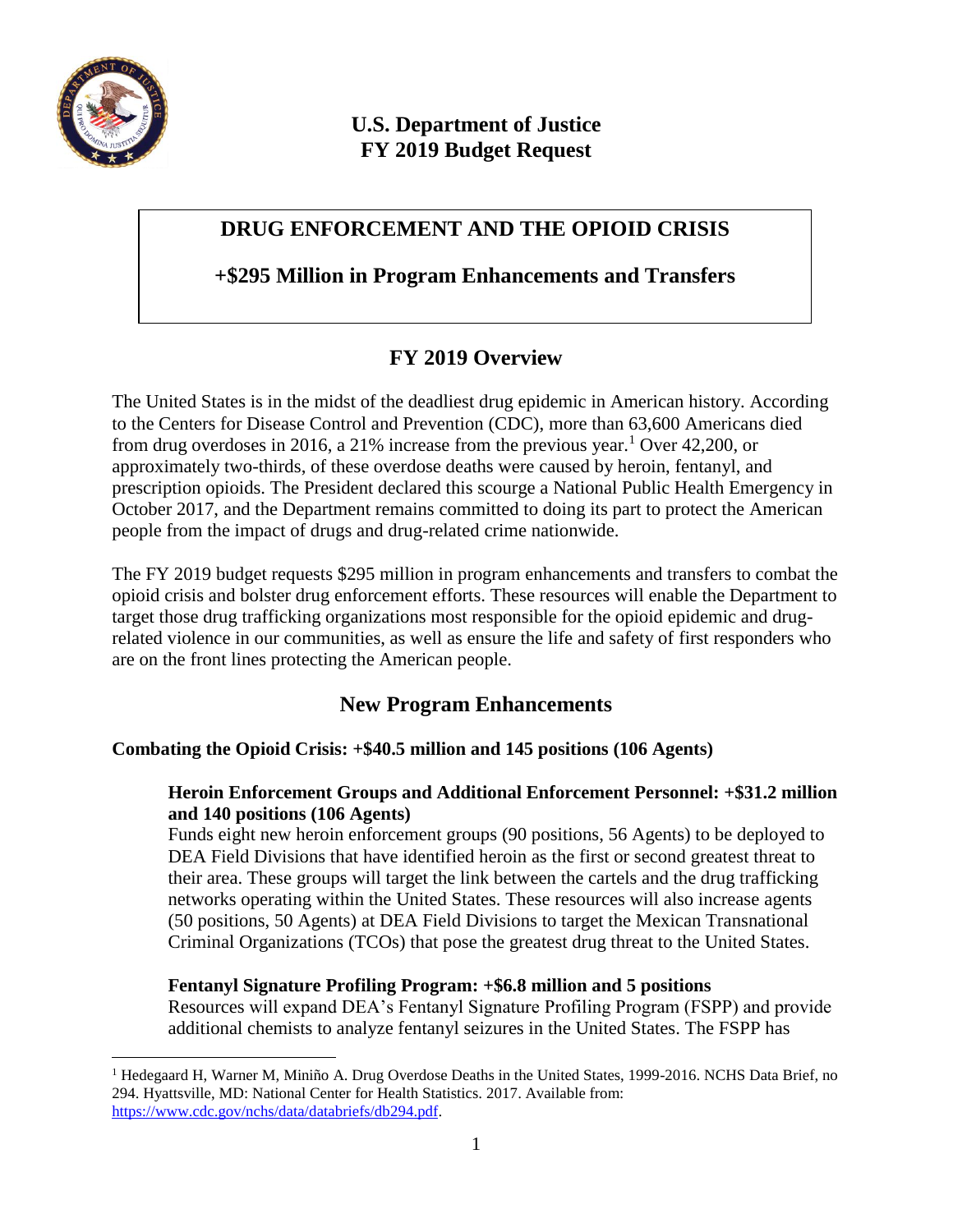allowed DEA to link fentanyl seizures in an attempt to identify the international and domestic trafficking networks responsible for fueling the opioid crisis.

#### **Law Enforcement Safety: +\$2.5 million**

Funding would allow DEA to acquire drug identification technology and personal protective equipment for agents in the field to minimize exposure to deadly opioids during enforcement actions. Resources would also allow DEA to purchase an additional 2,700 naloxone kits for DEA field personnel. Naloxone is an opiate antidote that blocks the effects of opioids and reverses an overdose, ensuring the safety of DEA personnel and the public who may come in contact with dangerous opioids inadvertently.

#### **Combating Transnational Criminal Organizations (TCOs): +\$400,000**

#### **Sensitive Investigative Unit (SIU) Program: +\$400,000**

Resources will support DEA's flagship Sensitive Investigative Unit (SIU) Program to combat highly sophisticated TCOs known for supplying illicit substances to distributors and users in the United States. Funding will allow DEA to convert the El Salvador Formal Vetted Unit to an SIU.

#### **High Intensity Drug Trafficking Areas (HIDTA) Programs: +254.0 million, transferred from the Office of National Drug Control Policy**

The FY 2019 President's Budget permanently transfers \$254 million to DEA from the Office of National Drug Control Policy (ONDCP) for the purpose of facilitating coordination of the HIDTA Program with other drug enforcement assets. DEA currently participates in and coordinates with the various HIDTAs. Transferring the administration of the program will allow HIDTA resources to be focused on combating drug trafficking in areas where the threat is the greatest and where there is a coordinated law enforcement presence. There are currently 28 HIDTAs located in 49 states, as well as in Puerto Rico, the U.S. Virgin Islands, and the District of Columbia.